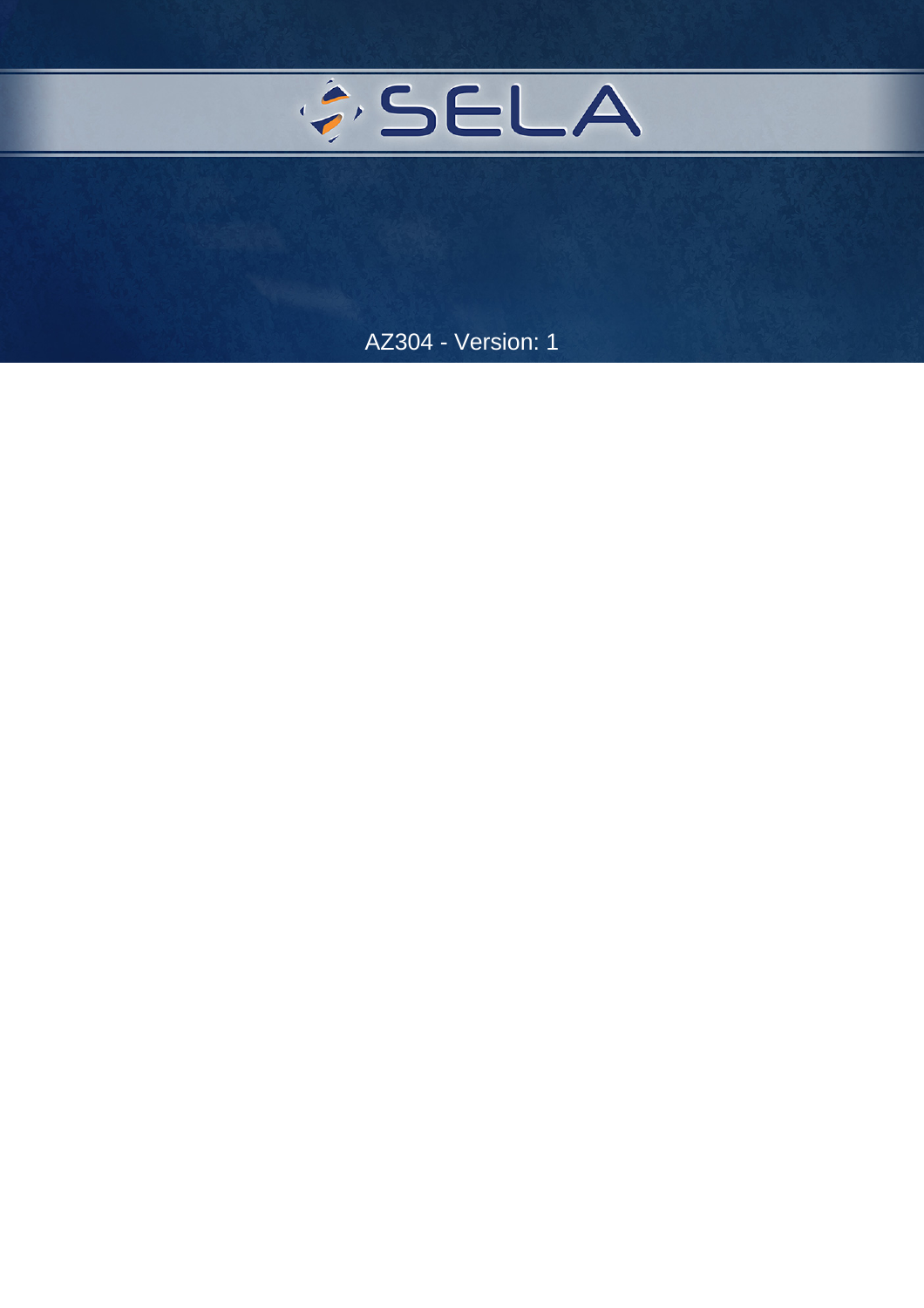

# Microsoft Azure Architect Design

AZ304 - Version: 1

# **4 days Course**

#### Description: Ī

This course teaches Solutions Architects how to translate business requirements into secure, scalable, and reliable solutions. Lessons include design considerations related to logging, cost analysis, authentication and authorization, governance, security, storage, high availability, and migration. This role requires decisions in multiple areas that affect an overall design solution.

#### Intended audience: Ï

This course is for IT Professionals with expertise in designing and implementing solutions running on Microsoft Azure. They should have broad knowledge of IT operations, including networking, virtualization, identity, security, business continuity, disaster recovery, data platform, budgeting, and governance. Azure Solution Architects use the Azure Portal and as they become more adept they use the Command Line Interface. Candidates must have expert-level skills in Azure administration and have experience with Azure development processes and DevOps processes.

#### Prerequisites: Ï

Understanding of on-premises virtualization technologies, including: VMs, virtual networking, and virtual hard disks.

Understanding of network configuration, including TCP/IP, Domain Name System (DNS), virtual private networks (VPNs), firewalls, and encryption technologies. Understanding of Active Directory concepts, including domains, forests, domain controllers, replication, Kerberos protocol, and Lightweight Directory Access Protocol (LDAP).

Understanding of resilience and disaster recovery, including backup and restore operations.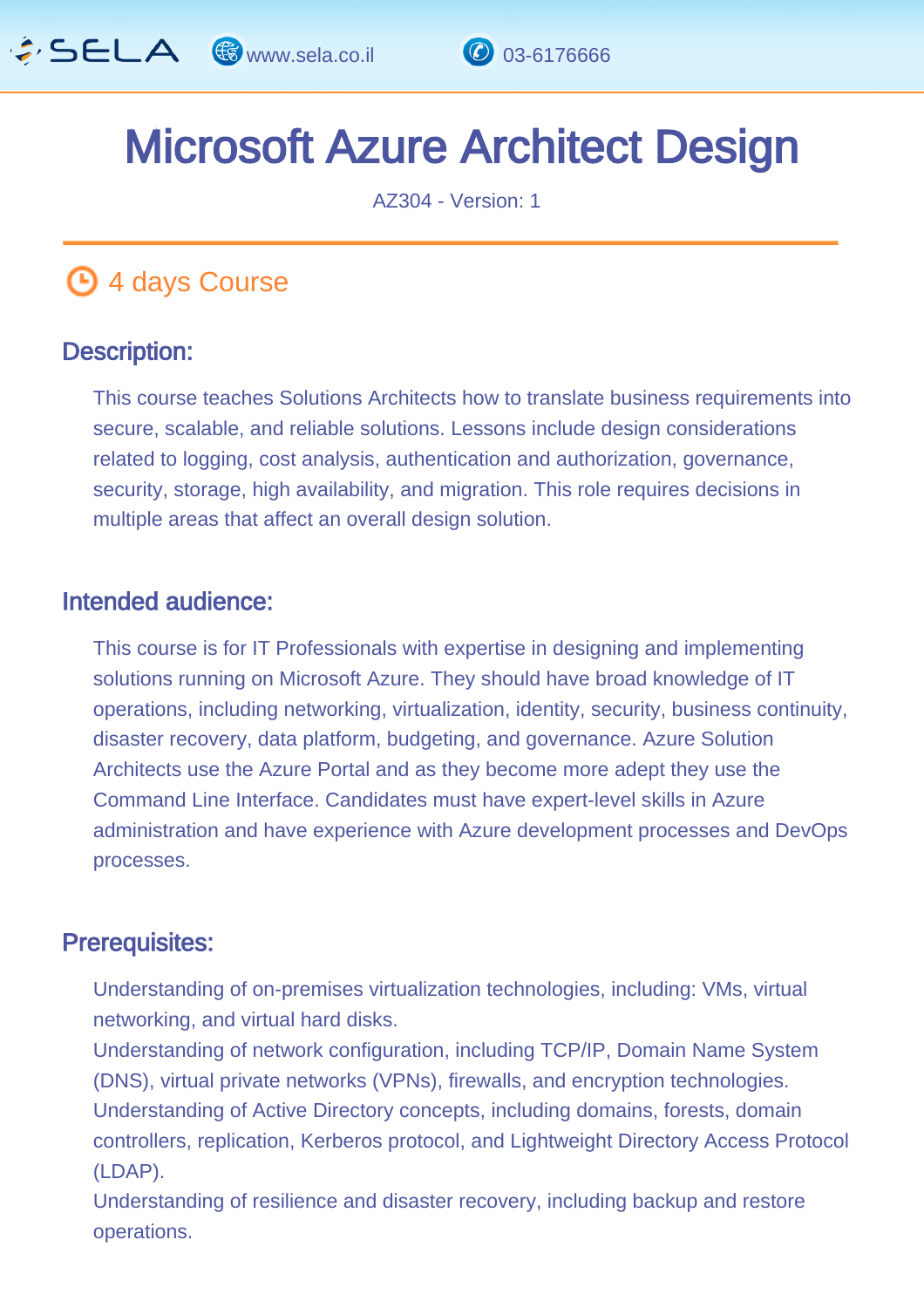# $\hat{G}$  SELA  $\circledast$  www.sela.co.il  $\circledast$  03-6176666

Ī



#### Objectives: I

Recommend solutions to minimize costs Recommend a solution for Conditional Access, including multi-factor authentication Recommend a solution for a hybrid identity including Azure AD Connect and Azure AD Connect Recommend a solution for using Azure Policy Recommend a solution that includes KeyVault Recommend a solution that includes Azure AD Managed Identities Recommend a storage access solution Design an Azure Site Recovery solution Recommend a solution for autoscaling Recommend a solution for containers Recommend a solution for network security Recommend a solution for migrating applications and VMs Recommend a solution for migration of databases

#### Topics: J.

### Module 1: Design a Compute Solution

- Recommend a Solution for Compute Provisioning
- Determine Appropriate Compute Technologies
- Recommend a Solution for Containers
- Recommend a Solution for Automating Compute Management
- Lab : Implementing Containers on Azure

### Module 2: Design a Network Solution

- Recommend a Solution for Network Addressing and Name Resolution
- Recommend a Solution for Network Provisioning
- Recommend a Solution for Network Security
- Recommend a Solution for iInternete Connectivity and On-Premises Networks
- Recommend a Solution for Automating Network Management
- Recommend a Solution for Load Balancing and Rraffic Routing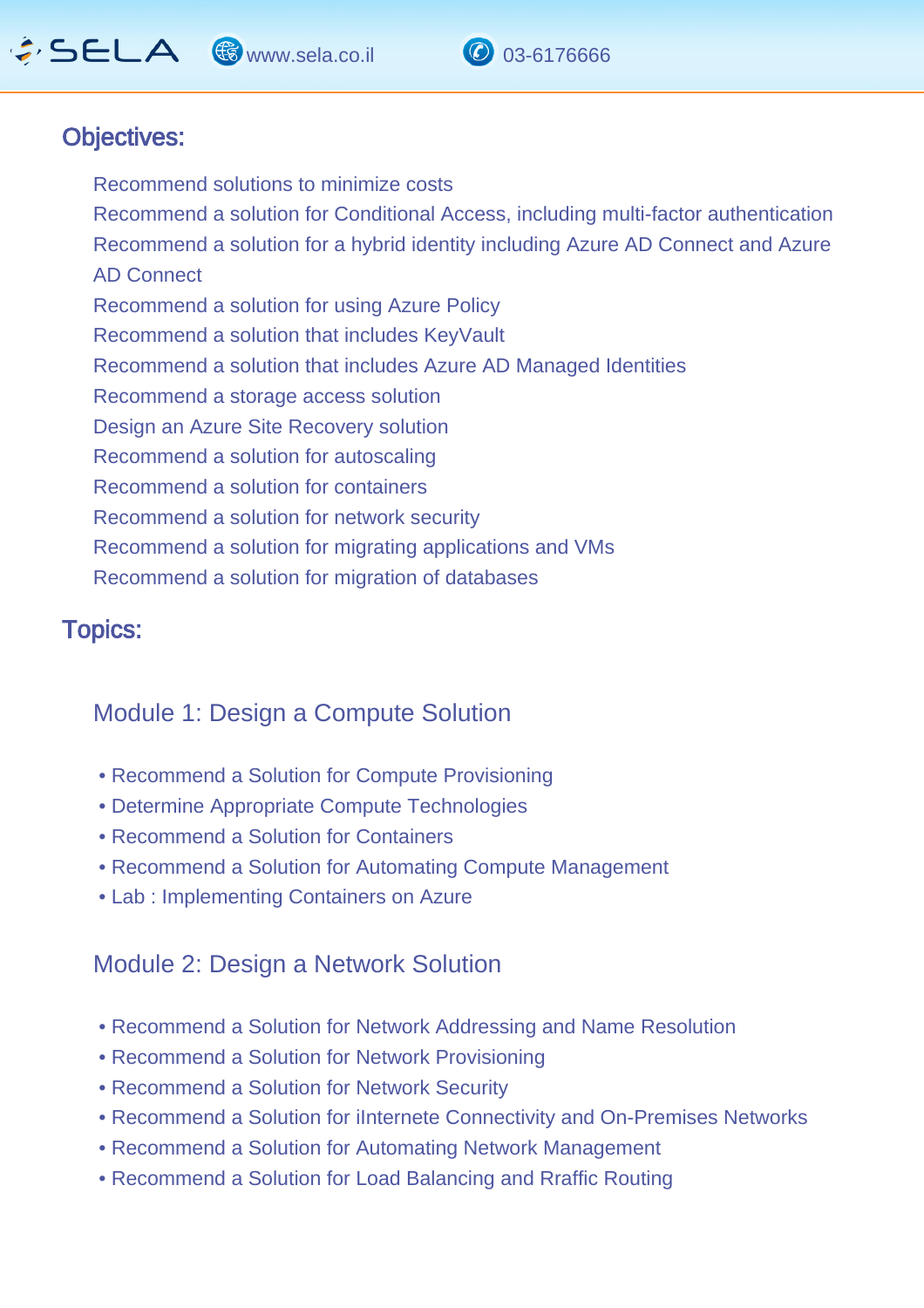

#### Module 3: Design for Migration

- Assess and On-Premises Servers and Applications for Migration
- Recommend a Solution for Migrating Applications and VMs
- Recommend a Solution for Migration of Databases

### Module 4: Design Authentication and Authorization

- Tips for Identity and Access Management
- Recommend a Solution for Multi-Factor Authentication
- Five Steps for Securing Identity Infrastructure
- Recommend a Solution for Single-Sign On (SSO)
- Recommend a Solution for a Hybrid Identity
- Recommend a Solution for B2B Integration
- Recommend a Hierarchical Structure for Management Groups
- Lab : Managing Azure AD Authentication and Authorization

#### Module 5: Design Governance

- Recommend a Solution for using Azure Policy
- Recommend a Solution for using Azure Blueprint

### Module 6: Design a Solution for Databases

- Select an Appropriate Data Platform Based on Requirements
- Overview of Azure Data Storage
- Recommend Database Service Tier Sizing
- Dynamically Scale Azure SQL Database and Azure SQL Managed Instances
- Recommend a Solution for Encrypting Data at Rest, Transmission, and In Use

#### Module 7: Select an Appropriate Storage Account

- Understanding Storage Tiers
- Recommend a Storage Access Solution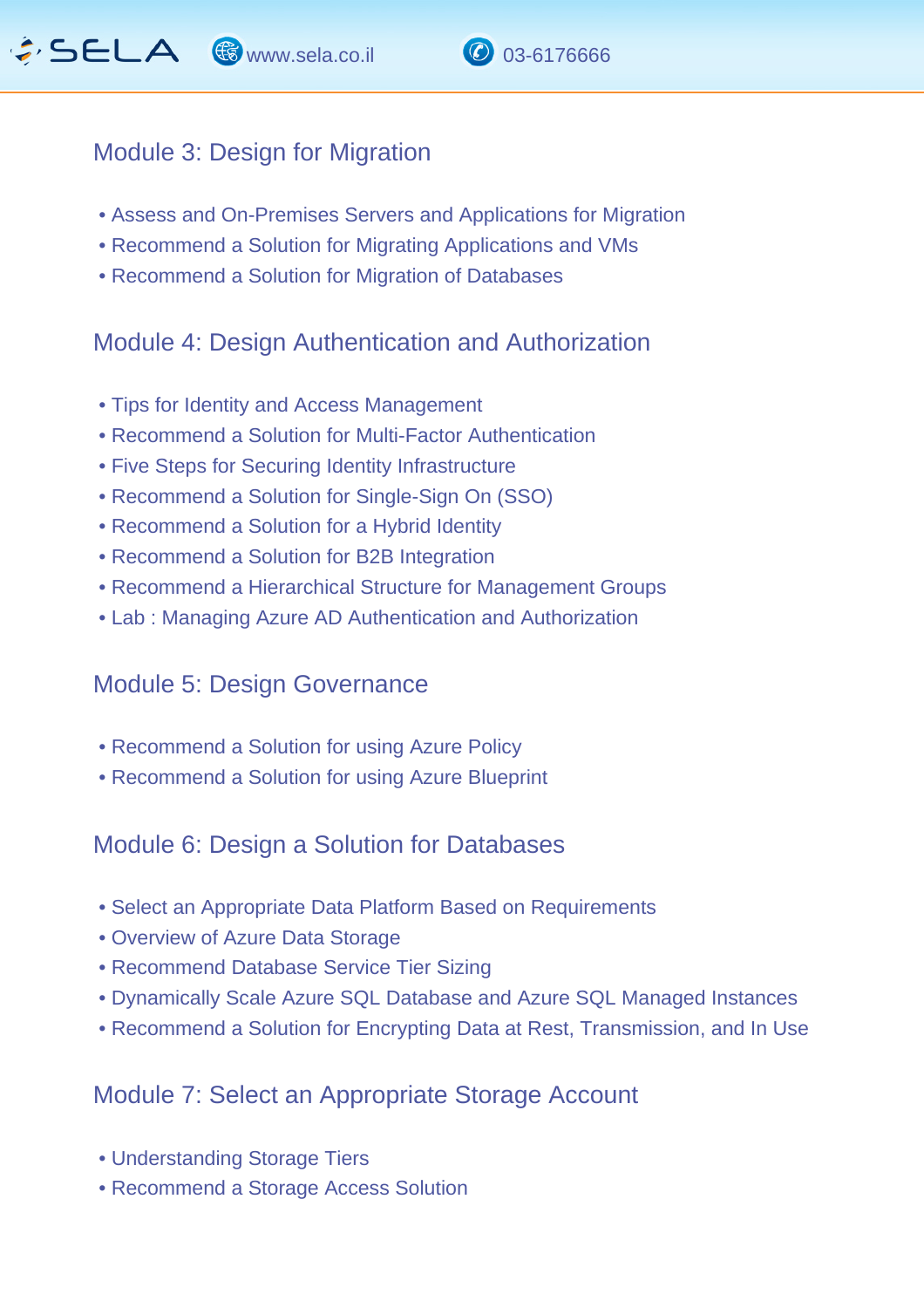

• Recommend Storage Management Tools

#### Module 8: Design Data Integration

- Recommend a Data Flow
- Recommend a Solution for Data Integration

## Module 9: Design a Solution for Logging and Monitoring

- Azure Monitoring Services
- Azure Monitor

### Module 10: Design a Solution for Backup and Recovery

- Recommend a Recovery Solution for Hybrid and On-Premises Workloads
- Design and Azure Site Recovery Solution
- Recommend a Solution for Recovery in Different Regions
- Recommend a Solution for Azure Backup Management
- Design a Solution for Data Archiving and Retention

#### Module 11: Design for High Availability

- Recommend a Solution for Application and Workload Redundancy
- Recommend a Solution for Autoscaling
- Identify Resources that Require High Availability
- Identify Storage Tpes for High Availability
- Recommend a Solution for Geo-Redundancy of Workloads

#### Module 12: Design for Cost Optimization

- Recommend Solutions for Cost Management
- Recommended Viewpoints for Minimizing Costs

### Module 13: Design an Application Architecture